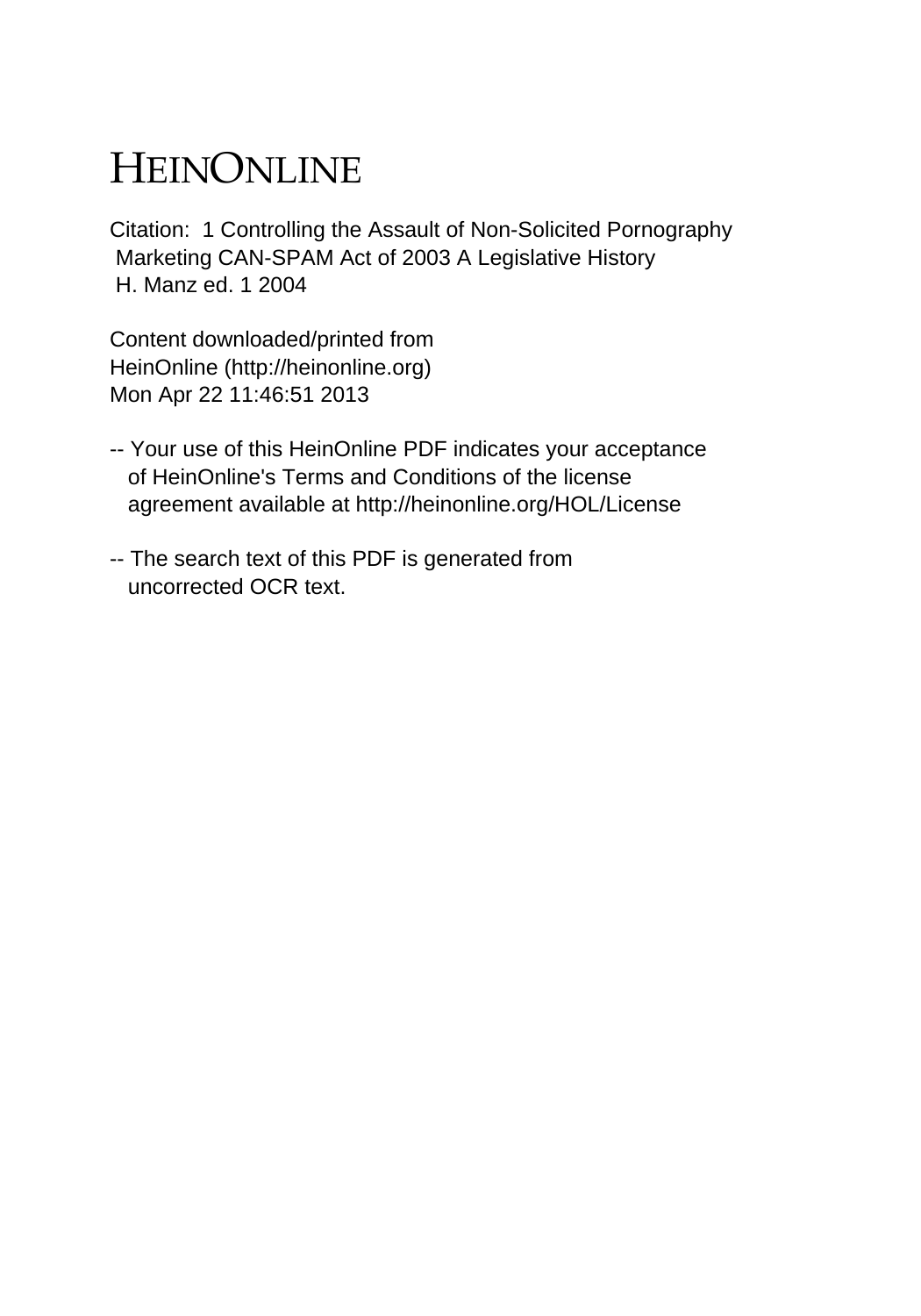## **107TH** CONGRESS **H.R.3146**

To restrict the transmission of unsolicited electronic mail messages.

 $\mathbf{I}$ 

## IN THE HOUSE OF REPRESENTATIVES

OCTOBER 16, 2001

**Mr.** SMITH of New Jersey introduced the following hill; which was referred to the Committee on Energy and Commerce

## **A BILL**

To restrict the transmission of unsolicited electronic mail messages.

*1 Be it enacted by the Senate and House of Representa-*

2 *tives of the United States of America in Congress assermbled,*

**3 SECTION 1. SHORT TITLE.**

4 This Act may be cited as the "Netizens Protection 5 Act of 2001".

**6 SEC. 2. PROHIBITION OF INITIATION OF TRANSMISSION OF**

**7 UNSOLICITED ELECTRONIC MAIL.**

8 (a) In GENERAL.—No person may initiate, or cause 9 to be initiated, the transmission of an unsolicited elec-10 tronic mail message in **or** affecting interstate or foreign 11 commerce if the message-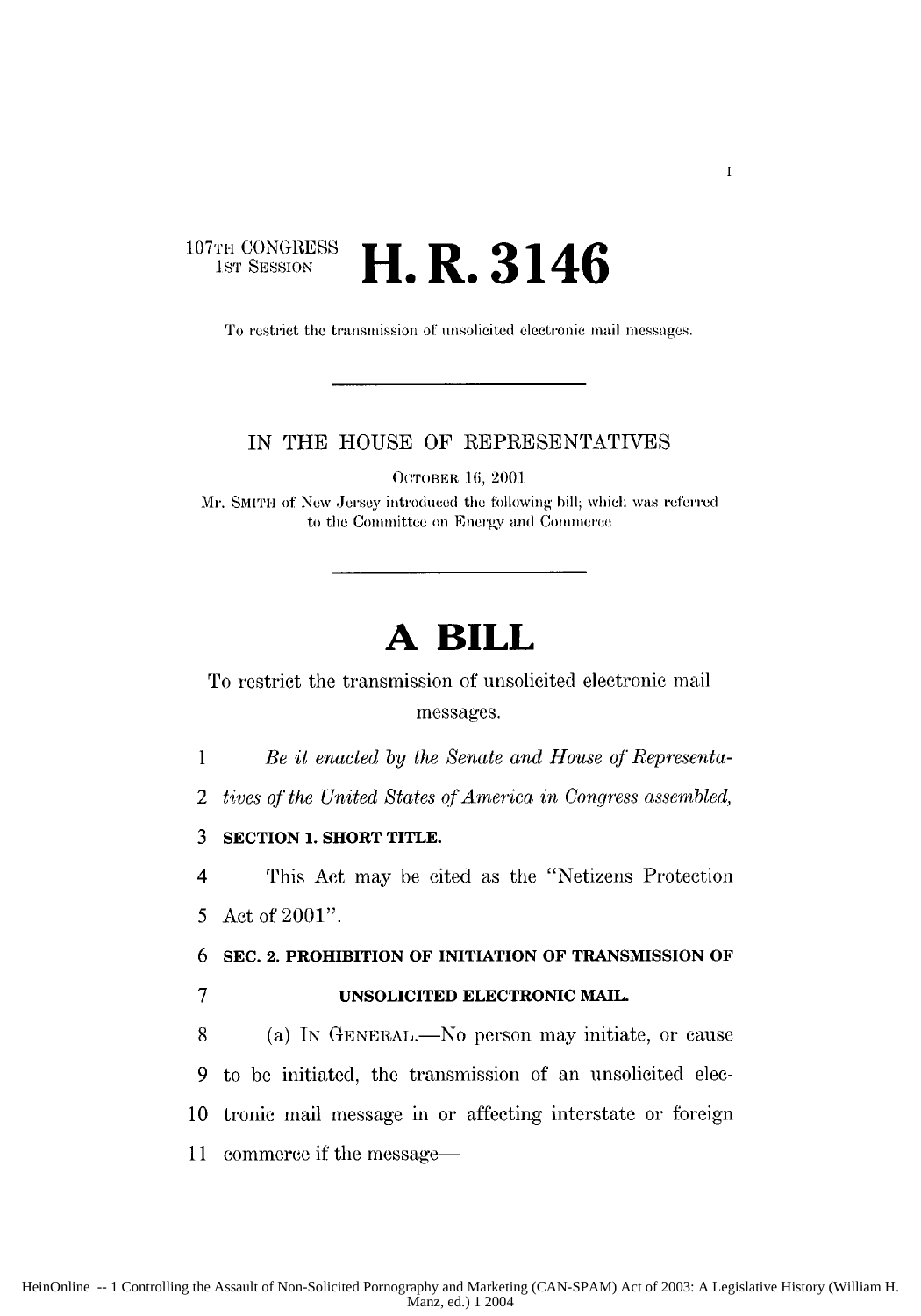| $\mathbf{1}$ | (1) does not contain the name, physical ad-             |
|--------------|---------------------------------------------------------|
| 2            | dress, and electronic mail address of the person who    |
| 3            | initiates the transmission of the message;              |
| 4            | (2) does not provide an electronic method by            |
| 5            | which the recipient of the message can contact the      |
| 6            | person who initiated the transmission of the message    |
| 7            | to request that no further such messages be sent,       |
| 8            | which method may include electronic mail or Inter-      |
| 9            | net access; or                                          |
| 10           | $(3)(A)$ is part of a bulk transmission of such         |
| 11           | messages; and                                           |
| 12           | (B) includes information that is located in the         |
| 13           | subject line of the message and is false or misleading  |
| 14           | with respect to the body of the message.                |
| 15           | (b) TREATMENT OF STATE LAWS.—Subsection (a)             |
| 16           | may not be construed to preempt any State law relating  |
| 17           | to unsolicited commercial electronic mail.              |
| 18           | (c) PRIVATE RIGHT OF ACTION.—                           |
| 19           | (1) CAUSE OF ACTION.—Any person adversely               |
| 20           | affected by a violation of subsection (a) may, within   |
| 21           | 1 year after discovery of the violation, bring a civil  |
| 22           | action against a person who violates such subsection    |
| 23           | in a district court of the United States or in any      |
| 24           | other court of competent jurisdiction, for the district |
| 25           | or jurisdiction in which the unsolicited electronic     |

#### **-HR** 3146 IH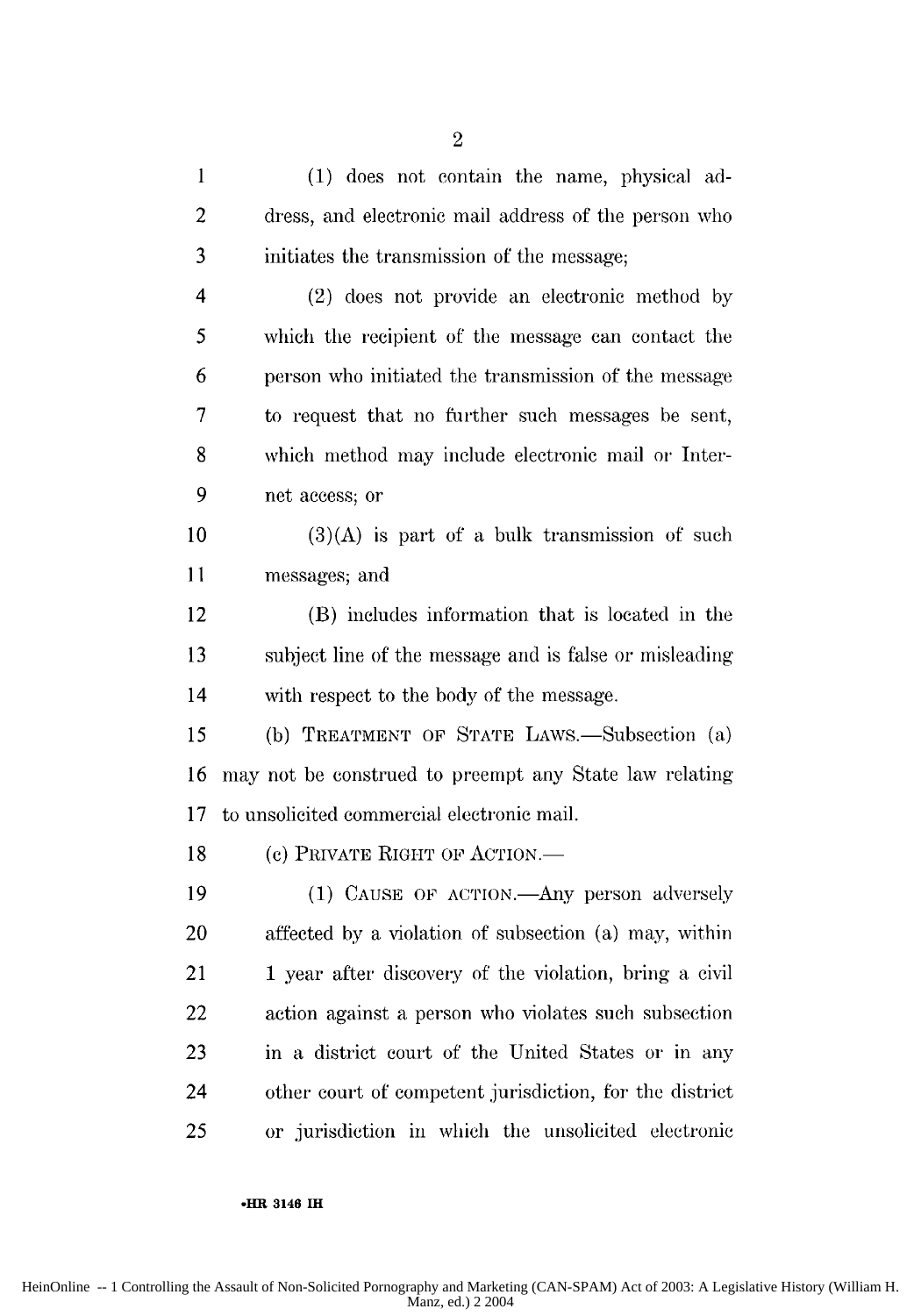| $\mathbf{1}$   | mail message was received or in which the defendant |
|----------------|-----------------------------------------------------|
| $\overline{2}$ | is located.                                         |
| 3              | $(2)$ RELIEF.—In a civil action under this sub-     |
| 4              | section, the court may—                             |
| 5              | (A) grant temporary and final injunctions           |
| 6              | on such terms as it may deem reasonable to          |
| 7              | prevent or restrain violations of subsection (a);   |
| 8              | (B) award damages as described in para-             |
| 9              | $graph(3)$ ; and                                    |
| 10             | (C) direct the recovery of full costs, includ-      |
| 11             | ing awarding reasonable attorneys' fees to an       |
| 12             | aggrieved party who prevails.                       |
| 13             | $(3)$ DAMAGES. $-$                                  |
| 14             | (A) AMOUNT.—The amount of damages in                |
| 15             | an action under this subsection for a violation     |
| 16             | of subsection (a) may not exceed \$500 for each     |
| 17             | unsolicited electronic mail message the trans-      |
| 18             | mission of which was initiated in violation of      |
| 19             | such subsection. The court shall treble the         |
| 20             | amount recovered under the preceding sentence       |
| 21             | for any transmission of an unsolicited electronic   |
| 22             | mail message to the aggrieved party in violation    |
| 23             | of subsection (a) that the court finds was initi-   |
| 24             | ated after the aggrieved party contacted the        |
| 25             | initiator of the transmission to request that the   |

**\*HR 3146 IH**

3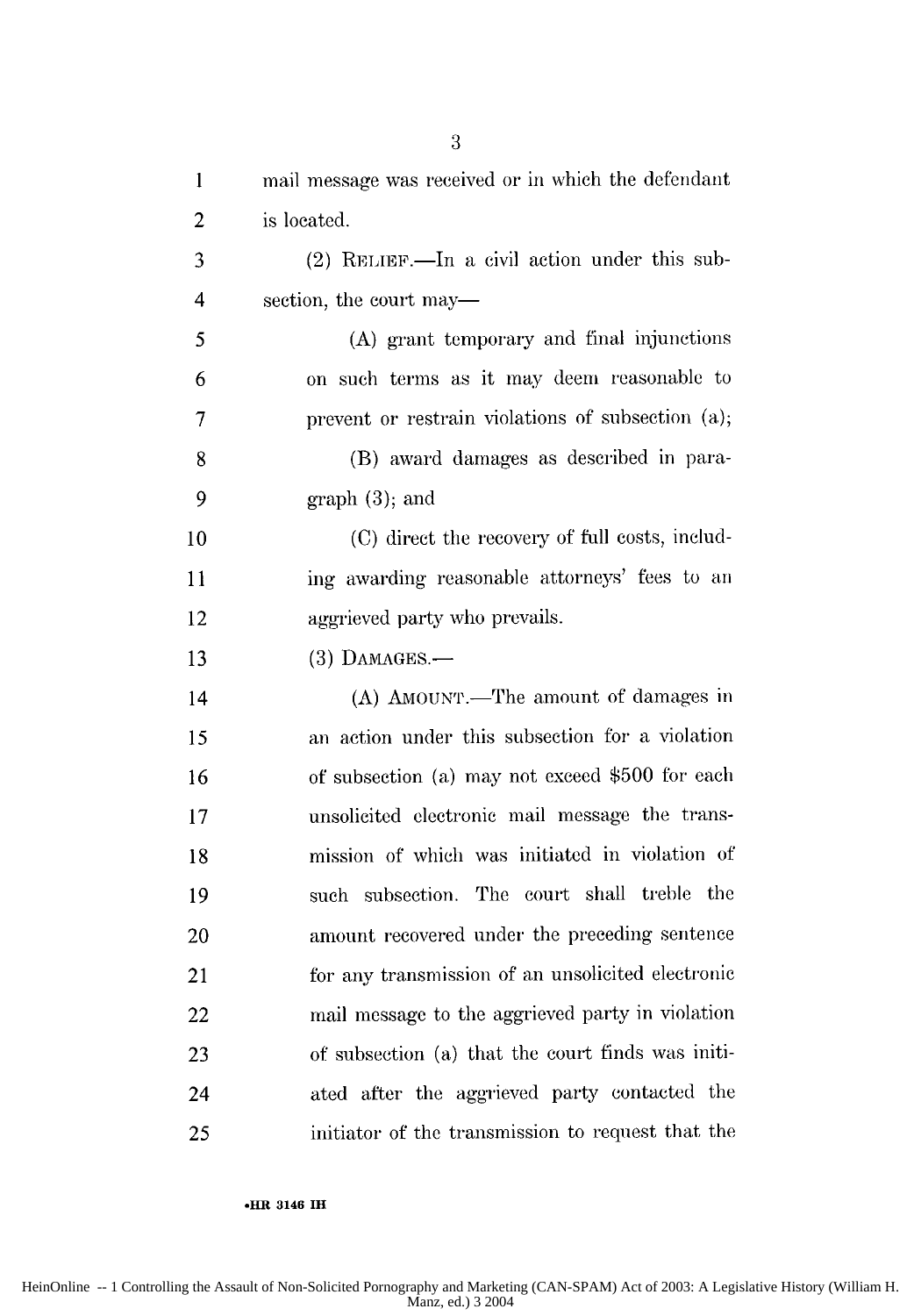1 initiator not initiate further transmissions of 2 such mail to such person.

3 (B) RELATIONSHIP TO OTHER DAM-4 AGES.-Damages awarded under this para-5 graph for a violation under subsection (a) are 6 in addition to any other damages awardable for 7 the violation under any other provision of law. **8 SEC. 3. RESTRICTIONS AGAINST USE OF INTERACTIVE 9 COMPUTER SERVICES TO INITIATE UNSOLIC-**10 **ITED ELECTRONIC MAIL.** 

11 (a) STATEMENT OF POLICY.—Each interactive com-12 puter service provider shall make available to each cus-13 tomer of the interactive computer servicer of the provider 14 the policy of the provider regarding unsolicited electronic 15 mail, including any option the provider may have for the 16 customer to elect to receive or not to receive unsolicited 17 electronic mail and any other options customers may exer-18 cise to restrict the receipt of unsolicited electronic mail. 19 Such policy shall be set forth in writing, in clear and un-20 derstandable language, in the agreement for the provision 21 of the interactive computer service by the customer.

22 (b) VIOLATION OF POLICY AGAINST BULK MAIL.-23 No customer of an interactive computer service provider 24 may use the equipment or facilities of the provider to ini-25 tiate, or cause to be initiated, the bulk transmission of

**.HR 3146** M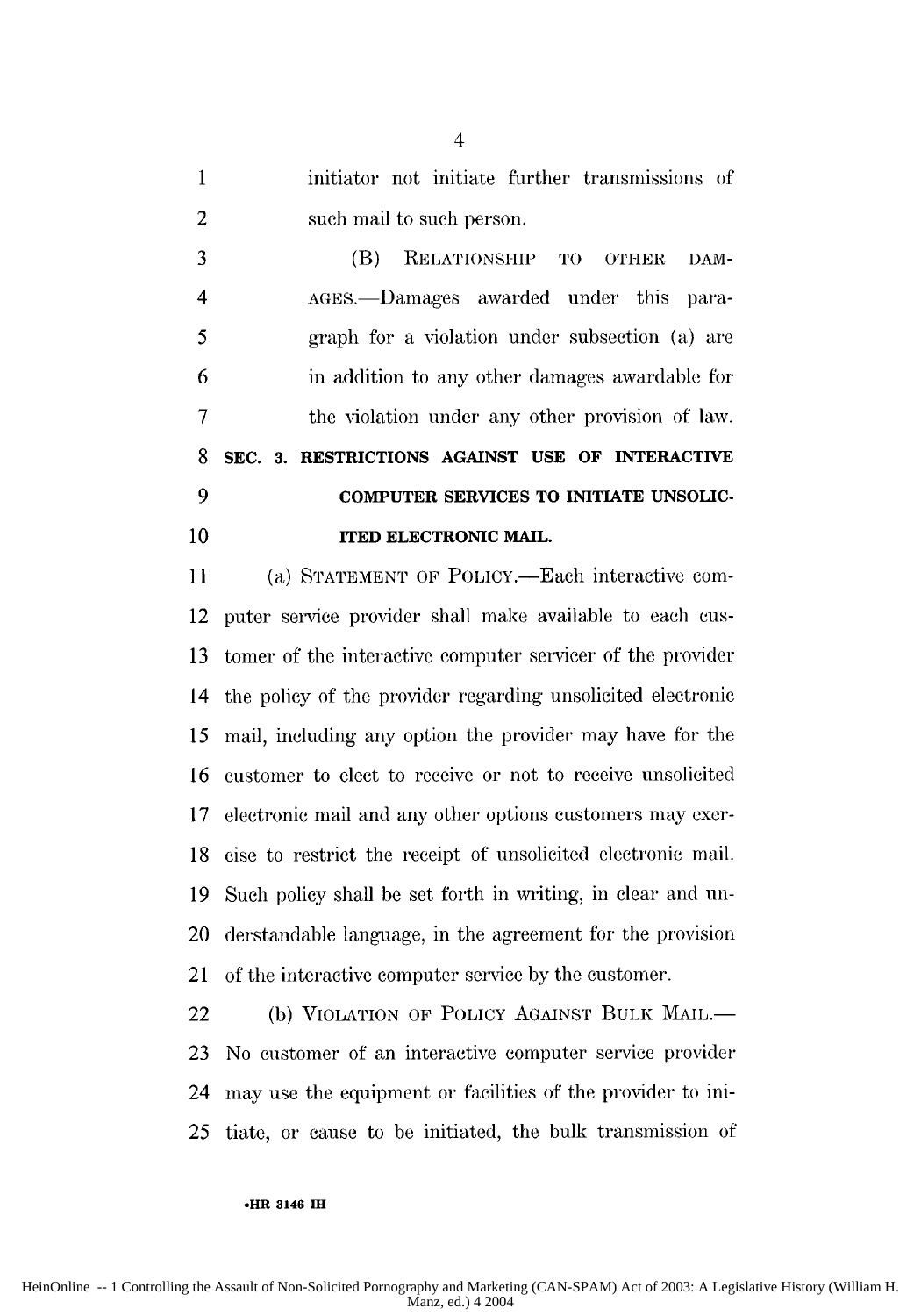1 an unsolicited electronic mail message if the policy re-2 ferred to in subsection (a) of the provider prohibits the 3 initiation of such bulk transmissions.

4 (c) **CAUSE** OF **ACTION.-**

5 (1) IN GENERAL.—In addition to any other 6 remedies available under any other provision of law, 7 any interactive computer service provider adversely 8 affected by a violation of subsection (b) may bring 9 a civil action in a district court of the United States **10** against a person who violates such subsection.

11 (2) RELIEF.

12 (A) In GENERAL.—An action may be 13 brought under paragraph (1) to enjoin a viola-14 tion of subsection (b), to obtain damages as *15* specified in subparagraph (B), or to obtain such 16 further and other relief as the court considers 17 appropriate.

18 (B) DAMAGES.—The amount of damages 19 in an action under this subsection for a viola-20 tion of subsection (b) may not exceed \$500 for 21 each unsolicited electronic mail message the 22 transmission of which was initiated in violation 23 of such subsection.

24 (C) RELATIONSHIP TO OTHER **DAMAGES.-** 25 Damages awarded under this paragraph for a

**.HR 3146 IH**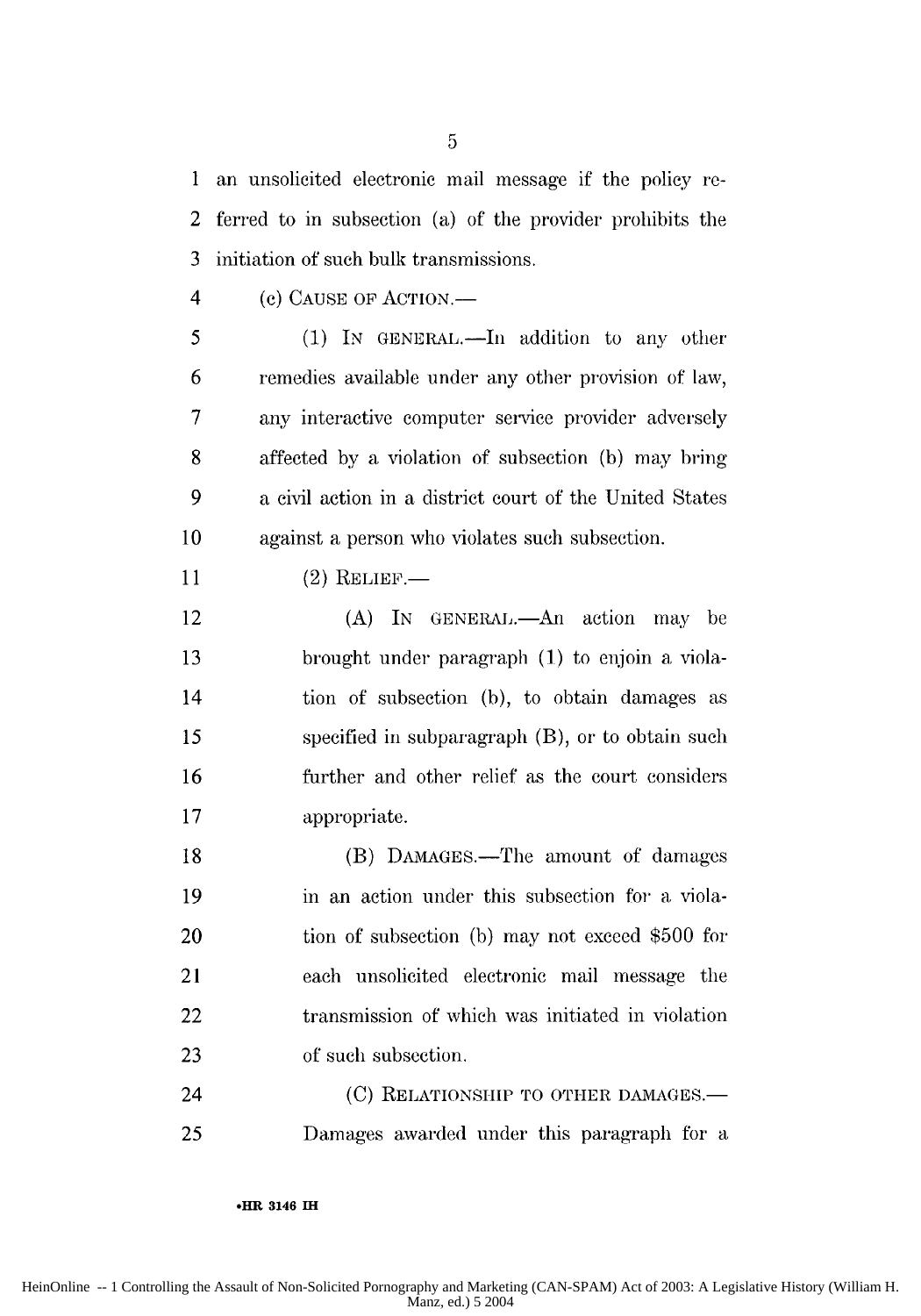1 violation of subsection (b) are in addition to 2 any other damages awardable for the violation 3 under any other provision of law.

4 (D) COST AND FEES.—The court may, in 5 issuing any final order in any action brought 6 under this subsection, award costs of suit, rea-7 sonable costs of obtaining. service of process, 8 reasonable attorney fees, and expert witness 9 fees for the prevailing party.

10 (3) VENUE; SERVICE OF PROCESS.—Any civil **<sup>11</sup>**action brought under this subsection in a district 12 court of the United States may be brought in the 13 district in which the defendant or in which the inter-14 active computer service provider is located, is an in-15 habitant, or transacts business or wherever venue is 16 proper under section 1391 of title 28, United States 17 Code. Process in such an action may be served in 18 any district in which the defendant is an inhabitant 19 or in which the defendant may be found.

20 **SEC.** 4. PROTECTION OF INTERACTIVE COMPUTER **SERV-**

## 21 **ICE PROVIDERS.**

22 (a) In GENERAL.—An interactive computer service 23 provider who, in good faith, takes action to restrict or pre-24 vent the receipt of unsolicited electronic mail by its cus-

#### **\*HR 3146 IH**

HeinOnline -- 1 Controlling the Assault of Non-Solicited Pornography and Marketing (CAN-SPAM) Act of 2003: A Legislative History (William H. Manz, ed.) 6 2004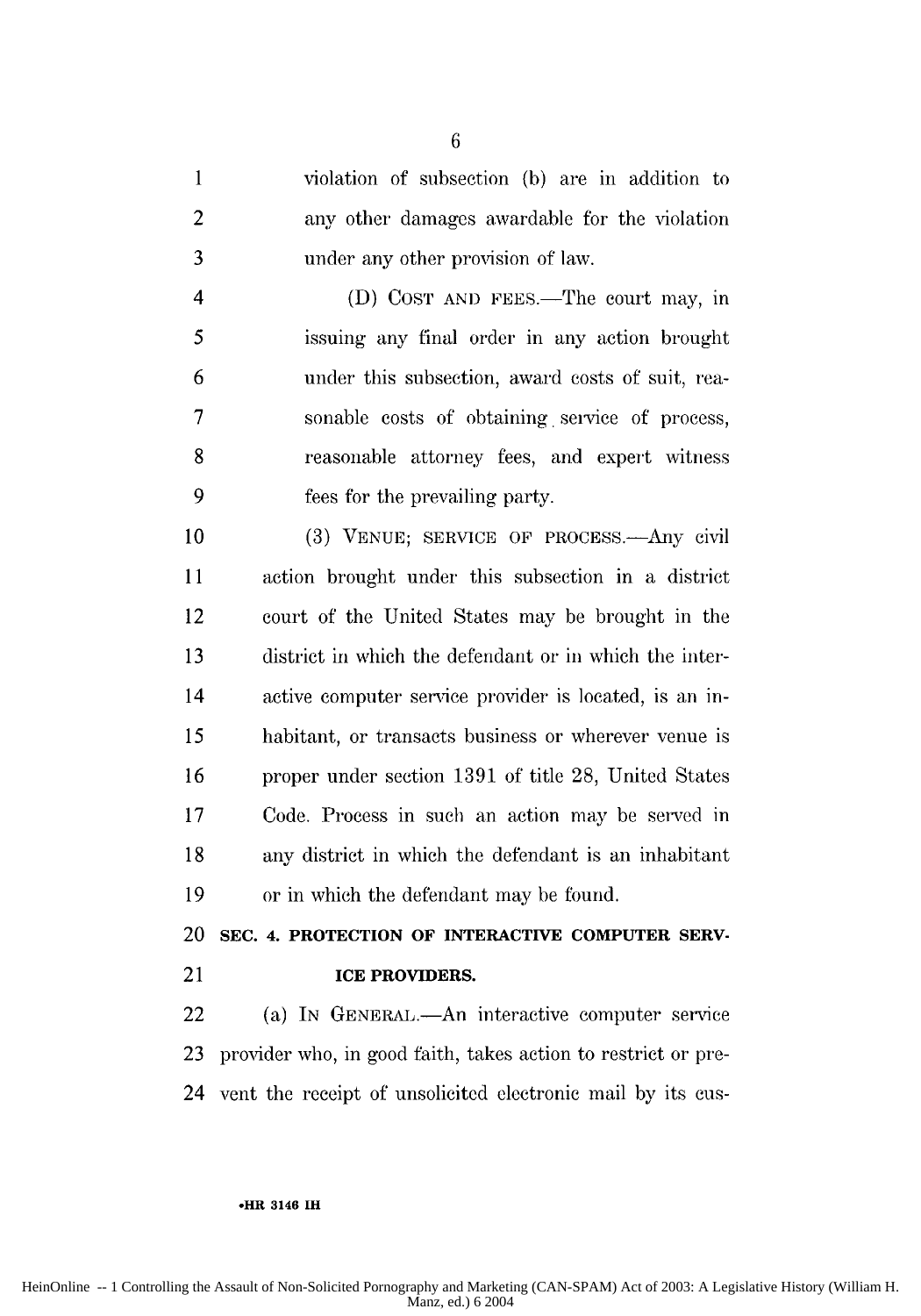1 tomers shall not be liable for any harm resulting from fail-2 ure to prevent such receipt.

3 (b) RULE OF CONSTRUCTION.—Subsection (a) may 4 not be construed to prevent or restrict the liability of any 5 interactive computer service provider for any failure to 6 provide any services other than restriction or prevention 7 for customers of receipt of unsolicited electronic mail.

#### **8 SEC. 5. DEFINITIONS.**

9 For purposes of this Act, the following defiitions **10** shall apply:

**1** (1) BULK.-The term "bulk" means, with re-12 spect to the transmission of an electronic mail mes-13 sage, the transmission, within a 7-day period, of 14 such a message or messages that are identical or 15 substantially similar to 50 or more intended recipi-16 ents.

17 (2) INITIATE THE TRANSMISSION.—The term 18 "initiate the transmission" means, with respect to 19 an electronic mail, to originate the message, and 20 does not include the actions of any interactive con-21 puter service whose facilities or services are used 22 only to relay, handle, or otherwise retransmit the **23** message.

24 (3) INTERACTIVE COMPUTER SERVICE.-The 25 term "interactive computer service" has the meaning

#### **.HR 3146 H**